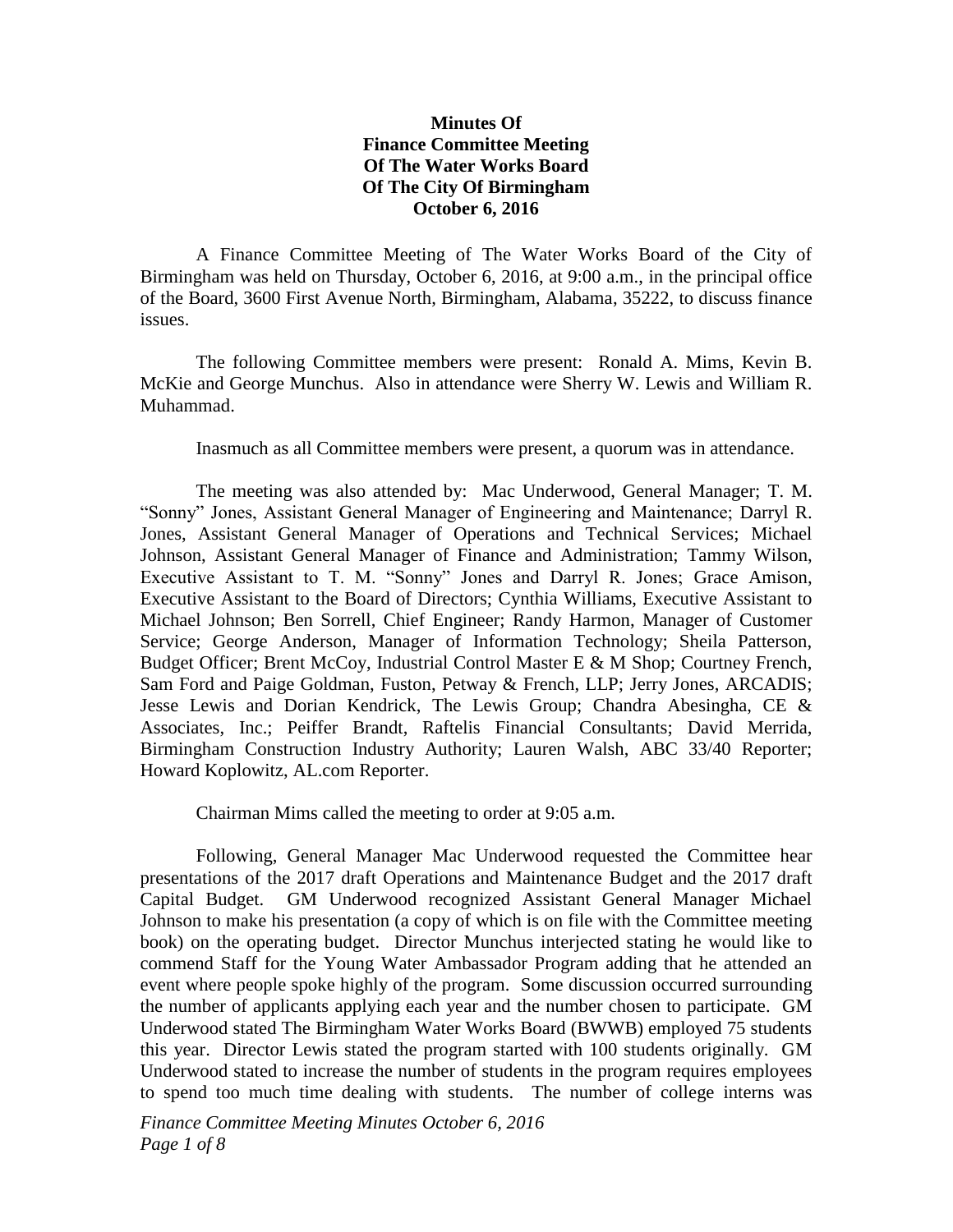decreased this year as well this year Director Lewis stated. AGM Johnson stated that the projected 2017 net budget amount is \$100,373,154 and the 2016 net budget amount was \$96,390,994. The variance includes new initiatives for 2017, which are; additional positions for the Safety Department for a cost of \$247,000, a salary survey for a cost of \$165,000, an increased fee to The Jones Group for a cost of \$30,000, additional Public Relations Programs for a cost of \$150,000, legal fees to David A. Sullivan for a cost of \$120,000, legal fees to Fleenor & Green, LLP for a cost of \$120,000 and legal fees to Clay Ragsdale, LLC for a cost of \$120,000. AGM Johnson referred to a two-page handout (a copy of which is on file with the Committee meeting book). The first column is the 2017 projected Baseline with a rate increase of 4.20%. Some discussion occurred regarding the  $O \& M$  Components. Director Lewis asked what the percentage of the full merit would be. AGM Johnson stated approximately 2.12%. Scenario 1 shows a 3.90% rate increase with a slight decrease in revenues per OS definition and scenario 2 shows a 3.90% rate increase with 2% of gross salary reduction, 10% reduction in overtime along with the elimination of the additional safety department positions, salary survey, fees to The Jones Group and additional Public Relations Programs funds. Director Munchus asked which scenario Staff recommended. AGM Johnson stated Staff recommended the Baseline. AGM Johnson directed the Committee to the Schedule of Overtime stating overall that the budget for 2016 was \$2,282,872 and the projection for 2017 is \$2,146,717. Customer Support Services, where there is an increase, is going up due to meter reader turnover and some overtime related to that. In the past, Director Lewis stated we were going to cut back on the overtime and begin looking at positions that may need to be filled rather than accumulating overtime. Director Lewis stated she would also like to see three years compared rather than just two. Some discussion took place concerning having the appropriate positions filled. GM Underwood stated there was not a lot of over overtime during the regular work week; however during holidays, vacation and storms more overtime accumulates. GM Underwood also added as SAP is implemented and learned the trend should move down. Director McKie asked if Staff knew what percentage falls into this category. GM Underwood stated it had not been broken out this way, but another scenario includes an employee who has had a surgery and is on light duty. GM Underwood reiterated that the overtime among meter readers comes in spurts. Assistant General Manager Sonny Jones stated this year had been a good year and not a lot of blow-ups have happened adding there is a lot of capital overtime included in this number. AGM Sonny Jones reminded the Board that the BWWB has two emergency crews working on weekends. Chairman Mims asked how far away Staff is from working toward automated meter reading. AGM Sonny Jones stated it has been investigated by the Board in the past and also reminded the Committee that this move would not necessarily eliminate job positions. More discussion occurred regarding using cell towers/cell phone technology to assist in automated meter reading. Director Muhammad inquired about pending lawsuits relating to meters not being read timely. AGM Underwood stated there were some pending lawsuits and weather related issues prevented readings in those cases. Director Muhammad stated he would like to meet with AGM Sonny Jones to learn more about the benefits of automated meter reading. GM Underwood stated the issue comes down to whether or not the BWWB desires to put \$40 to \$50 million dollars in an automated meter reading program. AGM Sonny Jones agreed to meet with Director Muhammad. Director Lewis thanked Staff for the

*Finance Committee Meeting Minutes October 6, 2016 Page 2 of 8*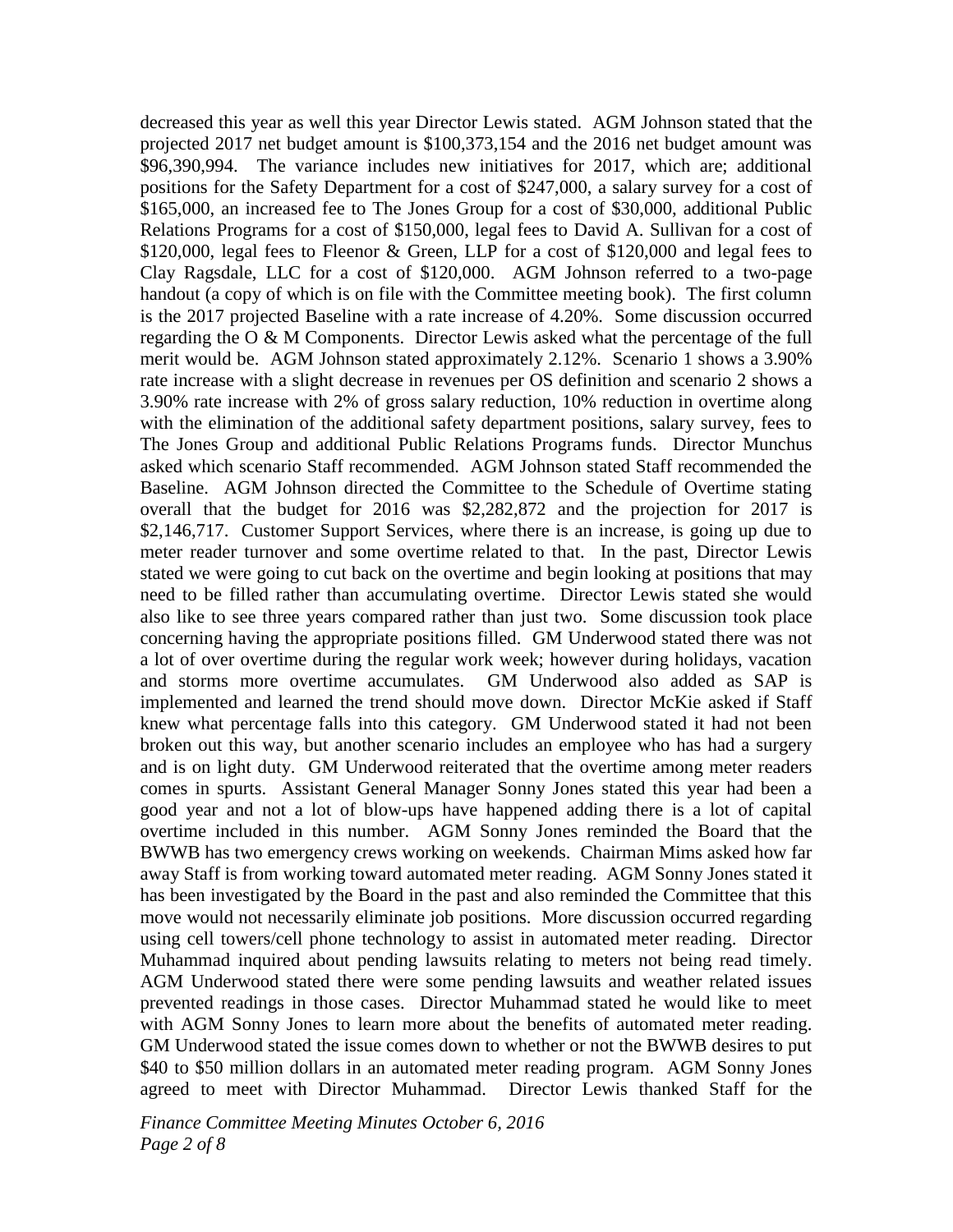information and asked to see the 2014 budget as well, adding that the Board and Staff have been working very hard toward some trends which began in 2014. With the possible expansion of this Board, Director Lewis stated it is important to be prudent. We need to make sure we are doing the best thing for our customers, employees and the system Director Lewis emphasized. Director Lewis stated in reference to the additional safety positions that she did not see the value in adding \$247,000 to the budget when we already have a fully functional Safety Department. Director Lewis stated another salary survey at a cost of \$165,000 was not needed because we know where our employees are on this already. In relation to the additional fees for The Jones Group for an additional \$30,000, we have no need for this otherwise why did we terminate contracts with the other lobbyists Director Lewis asked. Director Lewis stated the item that really concerned her was the request in the budget for an additional \$150,000 for public relations programs when no public meetings had been held regarding this. Legal fees are skyrocketing, we are over budget by \$434,634 and we need to hear from our attorneys where we are on individual cases Director Lewis added. Director Lewis stated that the rate increase concerns her every year. Another concern Director Lewis stated which concerned her was the fact that as a Board we are taking votes online, meaning that the Chairman of the Board can make decisions on his own. The cost drivers need to be explained to ratepayers Director Lewis stated. Also knowing that there may be changes at the beginning of the year, it really is very important. We need to have the best budget possible whether we have a five-member Board or a new nine-member Board in January. The additional costs add up to almost \$1 million. We need to look at tightening the budget even more Director Lewis stated. Consumption is down and raw water is down. So, as a Board, we need to look at making some tough decisions to get the rate increase down further. Director Lewis asked what percentage the Board operates off of. GM Underwood stated we probably operate on about 15% that we can actually control. Director McKie stated he agreed with Director Lewis and would like to know what we are adding in value for \$150,000 to our public relations program. Director McKie asked if Staff still had the Public Relations Specialist position in the budget for next year. GM Underwood responded yes. Director Muhammad stated he was in favor of the additional money for public relations programs adding he was the one pushing for it. Director Muhammad stated he was in favor of keeping the rate increases down though. Director Muhammad told a story about an employee asking how the Chairman, Ron Mims, a former General Manager was doing, and recognizing that many employees love and respect him adding he was following the Chairman's lead on issues. Director Muhammad stated the late former Chairman, Anthony Barnes told him one time that he was the CEO of the BWWB. Director Muhammad asked GM Underwood for a copy of the By Laws and he stated he would like to understand if the Board Chairman has power over the Board to make decisions or if all Board members are equal. Director Muhammad was provided a copy of the BWWB By Laws. Director Muhammad addressed the other individual cost driver issues. Director Muhammad stated he did not even know what the salary survey was and it could go. The Jones Group increased fee is the only lobbying group we have and for years we have had lobbying firms Director Muhammad stated, so he did not have a problem with it. Director Muhammad stated we need to get our message out and that he believed most people on this Board do not understand about public relations. Director Muhammad stated Jesse Lewis posed a

*Finance Committee Meeting Minutes October 6, 2016 Page 3 of 8*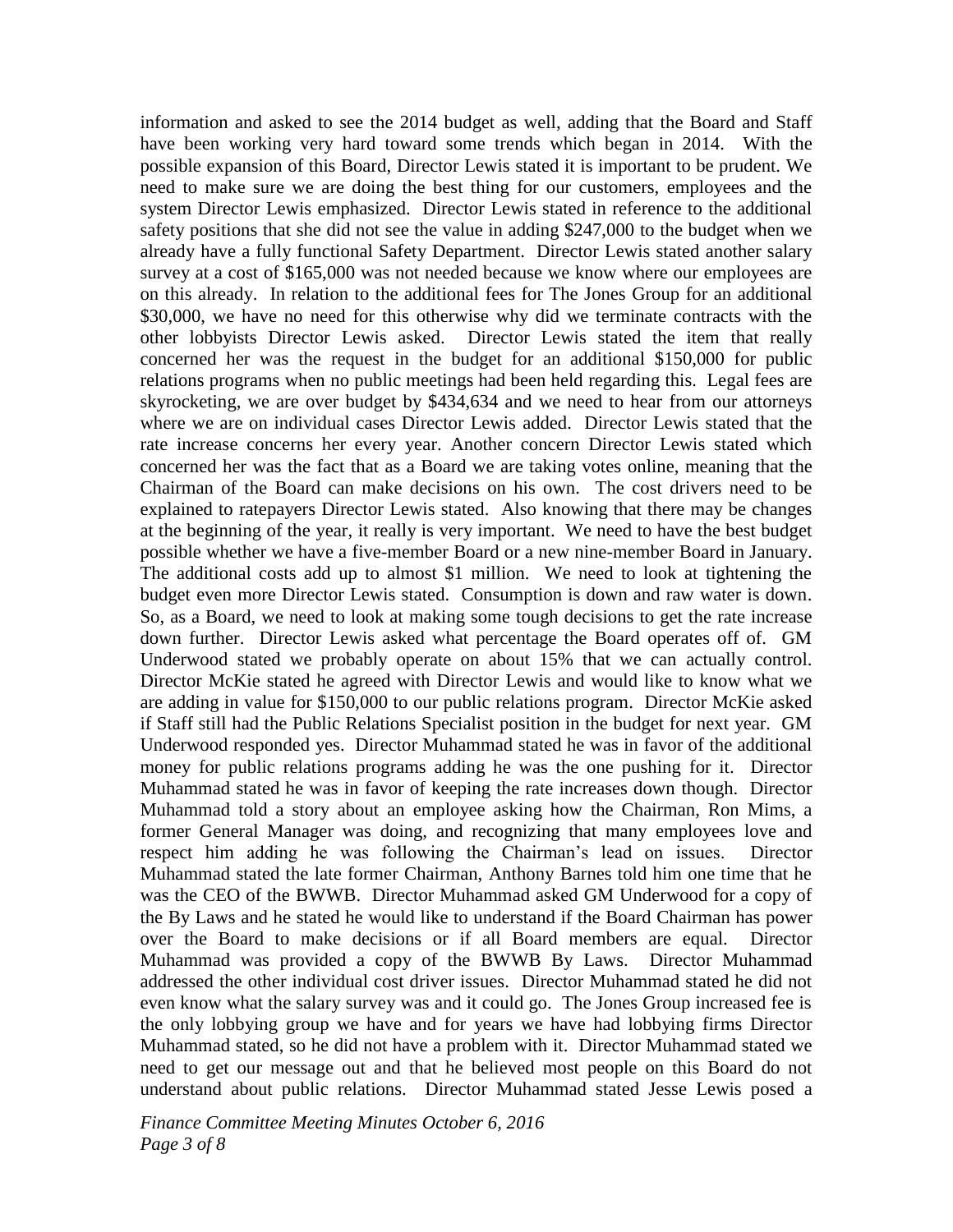question to him that he would like to pose to the meeting body. Director Muhammad asked the meeting body if they knew which company spends more on advertising and public relations than anyone else in the state. Director Muhammad responded that it was Alabama Power. Director Muhammad asked why Alabama Power was spending more money on advertising than anyone else. Director Muhammad stated the Board needs to get its information out so that the public knows what is going on like Alabama Power does. The Board has had an approach where we like to do stuff and then duck in the fox hole Director Muhammad explained. There are some things we need to do so this \$150,000 could be spent on public relations. Director Muhammad stated he had a colonoscopy last week and his wife came in and asked him if he could do something about the next door neighbor who was in the process of having his water turned off. The neighbor had apparently forgotten to pay his bill. Someone came back out in about 3 hours and turned it back on. Director Muhammad asked if the Board had a procedure to alert customers when their water is about to be cut off. GM Underwood stated there is a process. Director Muhammad stated he understood that disconnect notices were mailed to customers and added that his bills have always been "red" adding he did not know there was a different color bill. Advertising in newspapers and radio stations will let people know that we are on their side. Director Muhammad stated he had a background in Public Relations and you always have to let people know what you are doing. The lawmakers like Jabo Waggoner are the ones who oppose us, so we need to put out information to them and the public, Director Muhammad stated. As far as the additional legal fees go, Director Muhammad stated he was in favor of this because we are fighting for control of this Board. Director Muhammad stated he was part of the group who filed the original lawsuit and they fought for two years and then lawmakers said they needed the Attorney General's opinion. Director Lewis responded yes. Director Muhammad stated that himself, Mary Moore, John Rogers and Andrew Bennett were the ones who filed the lawsuit. Director Muhammad stated that the Board is fighting to save the system from being taken over by the customers who did not have a damn thing to do with establishing it but feel it is their right because they pay a water bill to have representation on this water Board. Director Muhammad asked the meeting body to excuse him for his rant adding it is something he is very passionate about. Jesse Lewis stood and said he would guarantee before any money was spent that The Lewis Group would come before a Communications Committee and disclose the amount of money to be spent, what it is for and what the results would be before any money was spent. Director McKie asked if this is to be added to their monthly fee or a one-time expense amount of \$150,000. Jesse Lewis stated it was a one-time amount. Director Lewis said this should have been discussed before the budget adding that technology has changed the way we advertise. Director Lewis stated she had a background as well in Public Relations. Director Lewis stated newsprint is going away. Public service announcements and going to parks are free and have worked well for us in the past. There is one water system in Birmingham with no competitors. Director Lewis emphasized that BWWB is a public utility and does not have the funds an Alabama Power or Alagasco has. Being a public utility, we are responsible for telling the people how the money is being spent. A billboard telling people who we are does not help. We used to have a Speaker's Bureau that did a great job telling the BWWB story Director Lewis stated. Customers are concerned about their water bills and rates going up. In lieu of spending \$150,000 we need to make sure we are

*Finance Committee Meeting Minutes October 6, 2016 Page 4 of 8*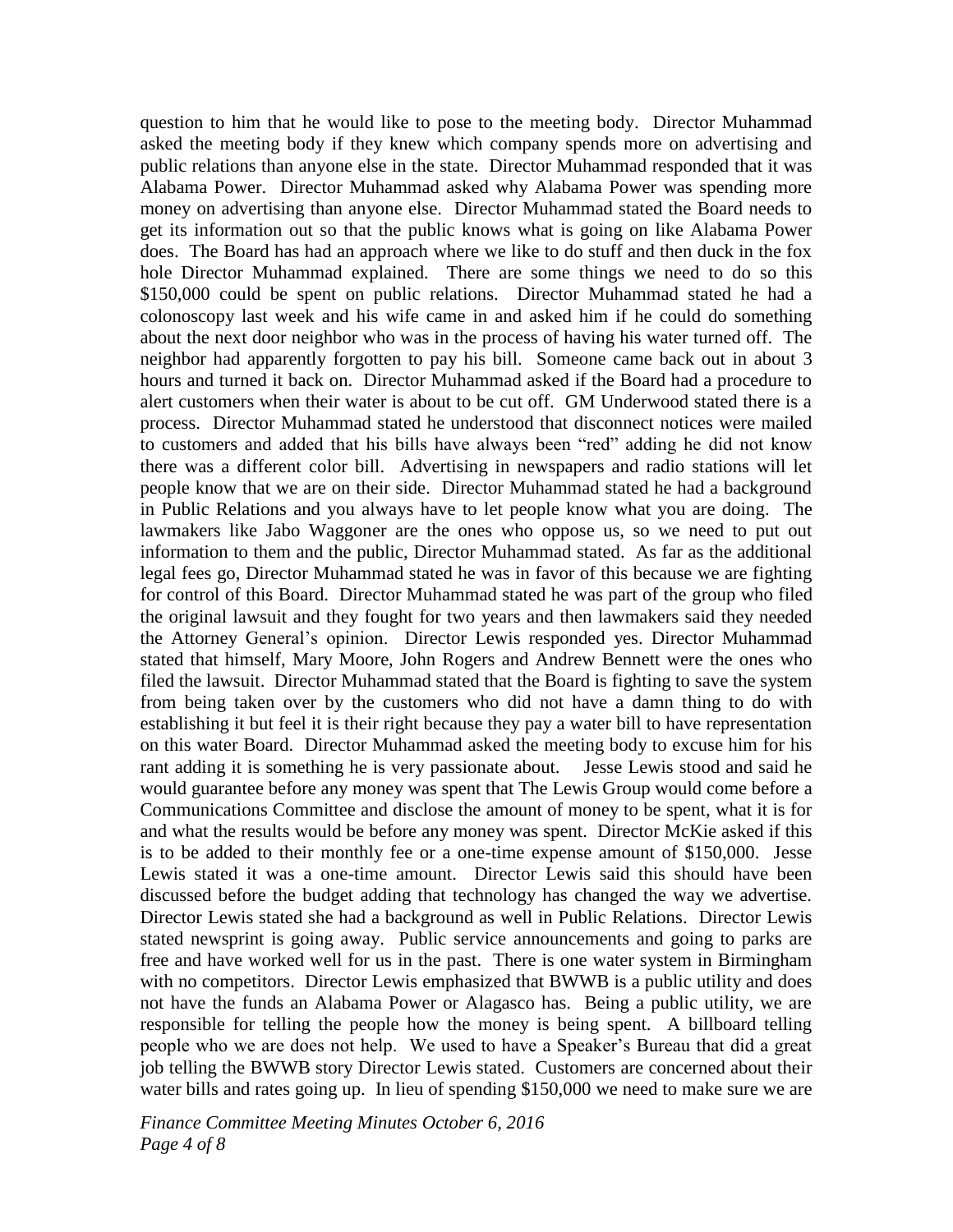providing the best water possible to our customers at the best price. Most people today get their news on social media Director Lewis stated. Director McKie said comparing us to The Southern Company is not a good analogy in his opinion either. Director Muhammad compared himself to the other Board members financially speaking saying he only makes \$650 to teach two psychology classes adding he was tricked into buying a new car and the note is \$600. Director Muhammad said he was considered the poor man on the Board and he is the one concerned about water bills and rates. Director Muhammad compared Elements, the company who handled Public Relations for the Board in the past to The Lewis Group, stating that The Lewis Group has five employees and that they are also performing work, which was handled previously by people who were on Staff; Binnie Myles and Rick Jackson. Director Muhammad stated, we talk about reducing other costs but we never talk about this base rate, apologizing to Peiffer Brandt. Director Muhammad further said that we only question the issues involving black people getting money. Director Muhammad stated he had a problem with the bond dealings and the debt, but that is alright because that is not other money. Director Lewis stated she is concerned about all monies. The Board moved in a different direction following the exit of Elements Director Lewis stated. On my job I am told sometimes I have to do more work for less and that is just the way it is Director Lewis stated. We need to tighten our belts for the ratepayers. The elephant in the room is that the county is going up about 7%, but the customer does not see it Director Lewis stated. I pass by billboards all the time, and I like most people do not pay attention to them Director Lewis stated. Newspaper sales are not on the rise and we, as a Board have to look at things differently. We should not continue to do things as we have done in the past Director Lewis stated. There is new technology and more creative ways of doing things. We have to operate differently as a public utility Director Lewis stated. Consumption is down due to more efficient appliances and conservation is in the forefront now. Our product is water and we have no other sources of revenue, which I believe should be looked into further. BWWB had a Facebook page and that costs nothing and those are the new ways of looking at things. Jesse Lewis stated the average person's age working at his company is 24 years of age adding that they understand social media better than anyone in the room and they change with the times. Director Munchus stated in defense of The Birmingham News that their subscriptions are going up and many young people read the newspaper. Director Lewis stated, yes online. Jesse Lewis stated paper and online numbers have increased by 25%. Director Munchus added he had no financial interest in The Birmingham News. Director McKie stated we have talked about efficient appliances and our most vulnerable customers who struggle to pay their bills adding he did not see any of that in the rate structure. Director McKie asked if there was a reason for that. Mr. Brandt explained that we started on the Cost of Service Study earlier in the year and then the bond issue side tracked this. What we are proposing is the across the board increase. It is up to the Board to decide and our job to lay out the facts Mr. Brandt stated. We do not have time for this set of rates to do a rate restructure; however we can pick back up and work in that direction next year Mr. Brandt stated. The current rate structure looks at the total usage. Next year we can look at seasonality issues as well if that is what the Board desires Mr. Brandt stated. Director McKie suggested surveying this year and look at the changing the structure next year. Director Lewis stated in the future we need to be prepared to sell less water, not more water. Mr. Brandt drew an analogy regarding

*Finance Committee Meeting Minutes October 6, 2016 Page 5 of 8*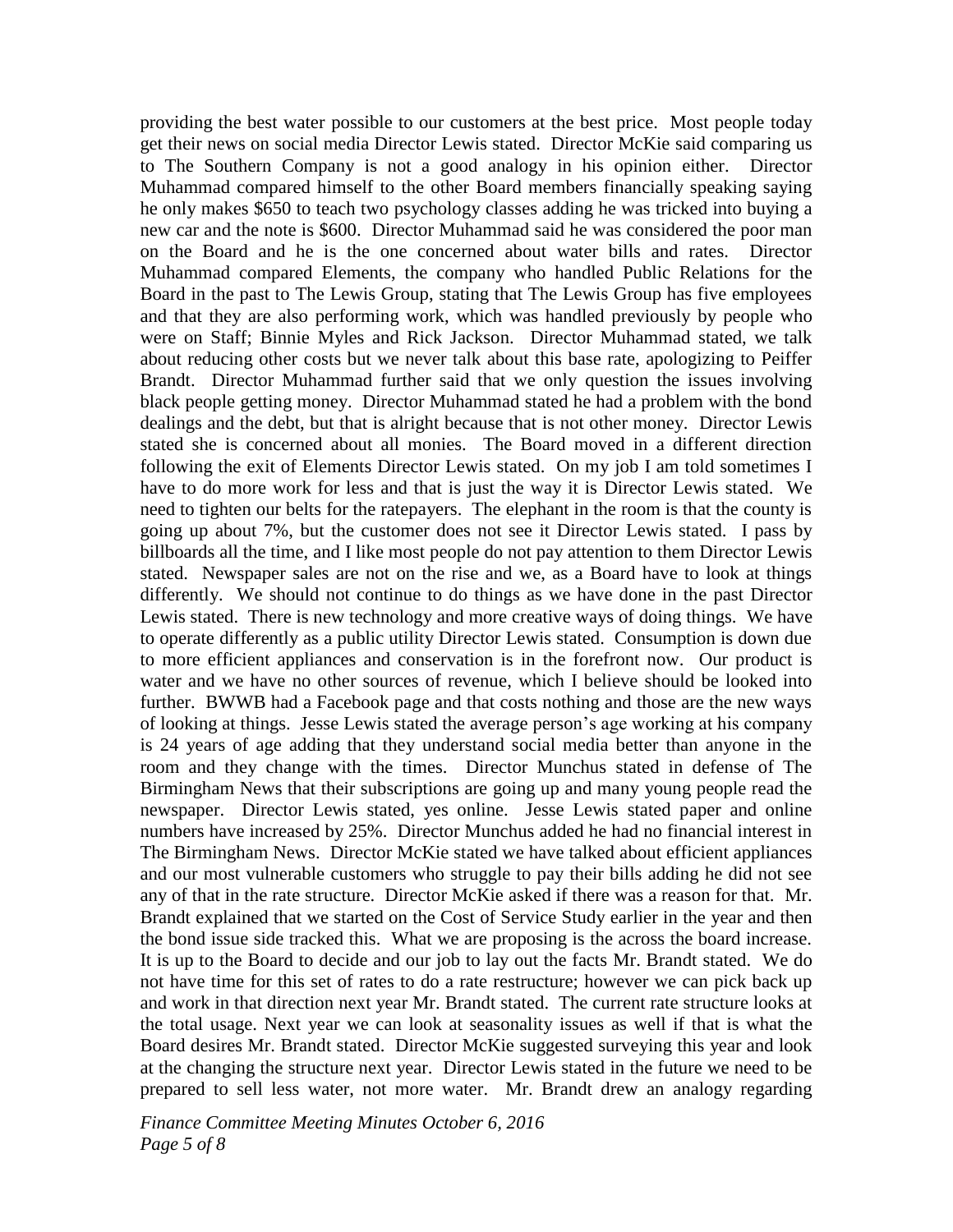conservation efforts going on in California. Encouraging more efficient use of water should be part of our campaign Director McKie stated. Jokingly, Director Muhammad asked Mr. Brandt if he would work on getting rid of the \$60 million debt service then we could put \$20 million toward Sonny's pipeline replacement program, he could keep \$20 million as a base and \$20 million could be applied to a rebate program.

Next, AGM Sonny Jones presented the proposed Capital Program for next year (a copy is on file with the Committee meeting book). The projects in the 10-year plan include Shades Mountain Filter Plant Filter Improvements at \$18,000,000; SAP Implementation (Phase 2.0), at \$1,000,000; SAP Implementation (Phase 3.0 – HR), at \$1,000,000; Lake Purdy Dam Rehabilitation and Spillway Capacity Upgrades, at \$1,000,000; Western Filter Plant Electrical Upgrades at, \$400,000; Inland Lake Dam Monitoring and Evaluation Program at, \$270,000; PFP Sodium Hypochlorite Project at \$600,000; Carson Loop Phase 6C at \$6,000,000; Repair to Sipsey Pump 6 at \$250,000; Repair to CPS 16 at \$140,000 and Main Office HVAC Replacement at \$450,000. The total general capital, technology and distribution projects total \$29,110,000. The cost for maintaining all the existing assets we have in place is \$22,084,500, which is about what we do every year AGM Sonny Jones stated. AGM Sonny Jones stated what he is asking for next year is \$61,196,973. Director Munchus said he was fine with the Capital Budget. Director Lewis asked if a portion of the Carson Loop Phase 6C money could be used for pipeline replacement projects. AGM Darryl Jones stated he had just finished doing a Press Conference on the Stage 2 Drought Advisory. One of the benefits of Carson Loop is that we can move water where we have a surplus to the southern part of the system. This should have been completed years ago so we could move water around more effectively. Darryl Jones encouraged the Board to move forward on 6C, 7, 8 and all phases of the Carson Loop project. All the system modifications regarding moving water around have been done and we have maximized everything that is available to us. AGM Darryl Jones stated Carson Loop is the heart of the whole strategy. We are about 90% there AGM Darryl Jones added. Director Lewis asked when we would recuperate the cost. The benefits will be that the system is more efficient making it easier for us to move water around along with the drought component. AGM Darryl Jones stated roughly that 15% to 20% of customers would be impacted. Director Lewis made a comparison with the pipe replacement program and its impact on many more customers. AGM Darryl Jones stated both can be worked toward. AGM Sonny Jones stated 50% of our drought problems would be solved with the completion of Carson Loop. Some discussion occurred regarding capital project money. If money is not spent it is still held in capital GM Underwood stated adding that we change the budget to fit the current projects. Every year we have more capital projects and needs than we have money for so if there is any extra there are other needs like replacing pumps for instance GM Underwood stated. GM Underwood referred everyone back to the Carson Loop project stating that we are facing a drought and we want to be able to serve all customers at all times adding that we do not want to have any customers out of water. AGM Darryl Jones stated the final result was to get 15 to 18 million gallons a day to the southern part of the system adding that there are multiple facets to the project. We want to make sure the decisions we are making will benefit the system now and for the next 50 to 75 years. Director Lewis stressed the importance of doing more in the pipe replacement program

*Finance Committee Meeting Minutes October 6, 2016 Page 6 of 8*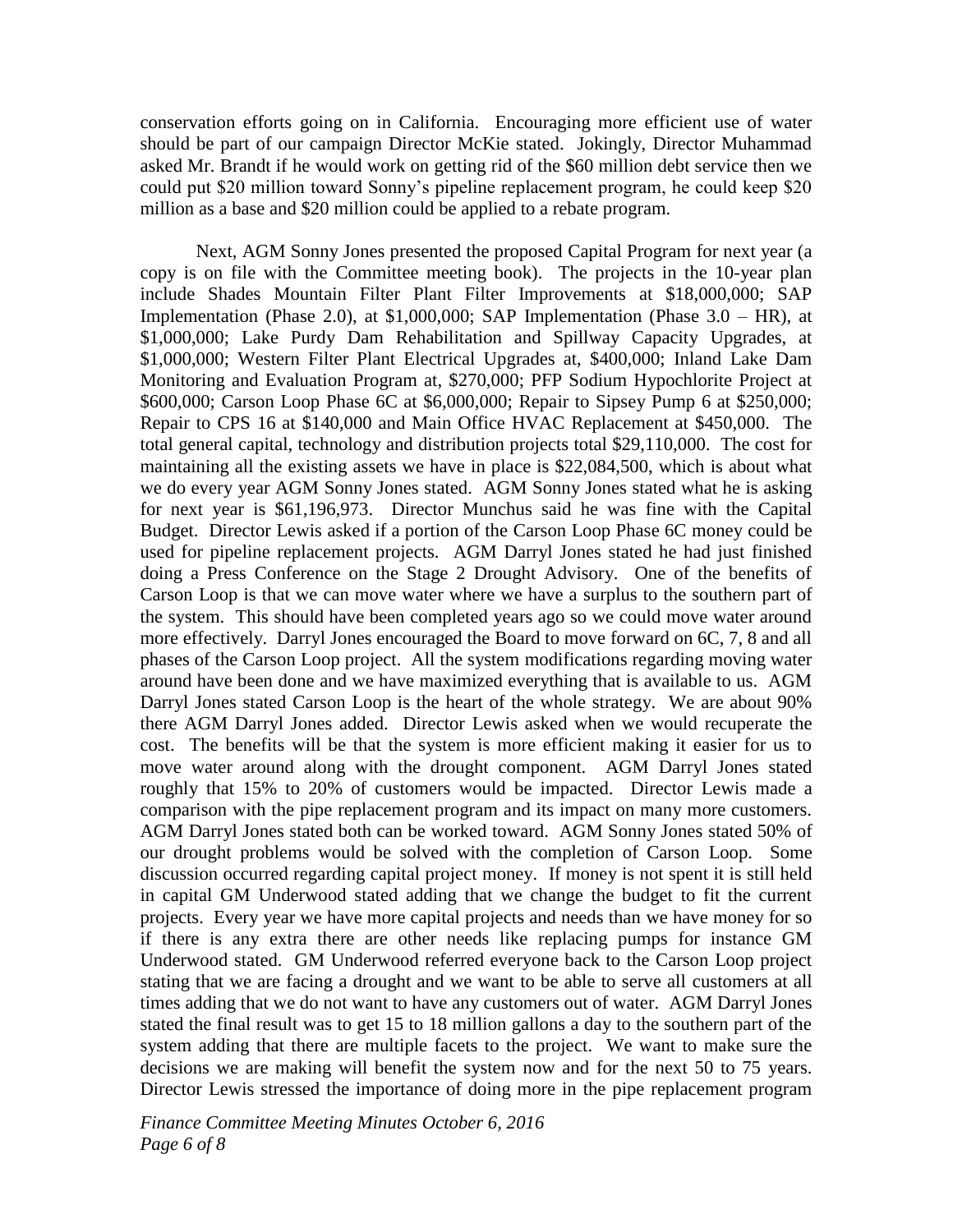adding she did not want to stop the Carson Loop project. More discussion occurred surrounding picking up the pace on the pipe replacement work. AGM Sonny Jones stated he will need to start over with the rebid process on the Shades Mountain Filter Plant Filter Improvements project; therefore, it will be March 2017 before work will start possibly. GM Underwood stated some of the money could be shifted around, but the following year the Shades Mountain project will eat up most of the funds in the budget. AGM Sonny Jones stated System Development Manager, Doug Stockham keeps projects designed and on the shelf so that when other projects are deferred his projects will be ready to go.

Following, Mac Underwood said Michael Johnson suggested having a second meeting October  $20<sup>th</sup>$  if it is needed. Director Munchus stated he was fine with things and would probably not be in attendance. Director Lewis stated she needed to meet with Staff another time on budget issues. Director McKie stated he was fine without another meeting. AGM Michael Johnson stated it would be announced next week that the BWWB will hold a Public Hearing at 5:30 on November  $10<sup>th</sup>$  and that a Public Notice would be posted. GM Underwood distributed copies of the Stage 2 Drought Watch Press Release (a copy of which is on file with the Committee meeting book) which AGM Darryl Jones handled this morning. GM Underwood stated that Staff is in the process of moving forward with BB & T to get them in as corporate trust for BWWB's OPEB and Pension assets adding it would be on the Board agenda next week.

Next, Director Lewis stated she believed the On-Call Contractors item needed to be voted on by this Board adding she has a right to have a vote rather than the Board Chair saying to go ahead. Director Lewis stated she believed this was going to cost more money the way it is set up now. We need to bring things publicly to a Board Meeting Director Lewis stated. Attorney Courtney French stated they were asked an opinion if the work could be rotated between contractors and it was their recommendation that it could be rotated. If there are any changes in the administration of the original bid and resolution though, Attorney French stated he would recommend it to go back before the Board. Director Lewis stated the low bidder should be awarded the most work and if the number one contractor is unavailable to do the work it should move to the second contractor. Last year Rast was the first and lowest bidder, now they are at number three on the list. Director Lewis stated she wanted her right to vote on the item. Director Muhammad stated he had a problem with it as well and asked what all of this game playing was about. Director Muhammad stated he did not like the manipulation. GM Underwood explained that the Board voted on the way this would be administrated in January 2016 and Staff has the right to award it as they see fit and Staff desires to spend the least amount of money as possible. Some discussion occurred between Director Lewis and Director Muhammad whether the Chairman has the power to make decisions apart from the other Board members. Director Lewis stated they set up the administration process to save the Board the most money. Director Muhammad asked if the Board votes on administrative issues. Director Lewis stated we have in the past. Director Muhammad addressed GM Underwood and stated that every administrative issue from here on out, he wanted to vote on. Director Munchus stated he did not want to. GM Underwood stated Staff recommended rebidding the contract to whomever gets

*Finance Committee Meeting Minutes October 6, 2016 Page 7 of 8*